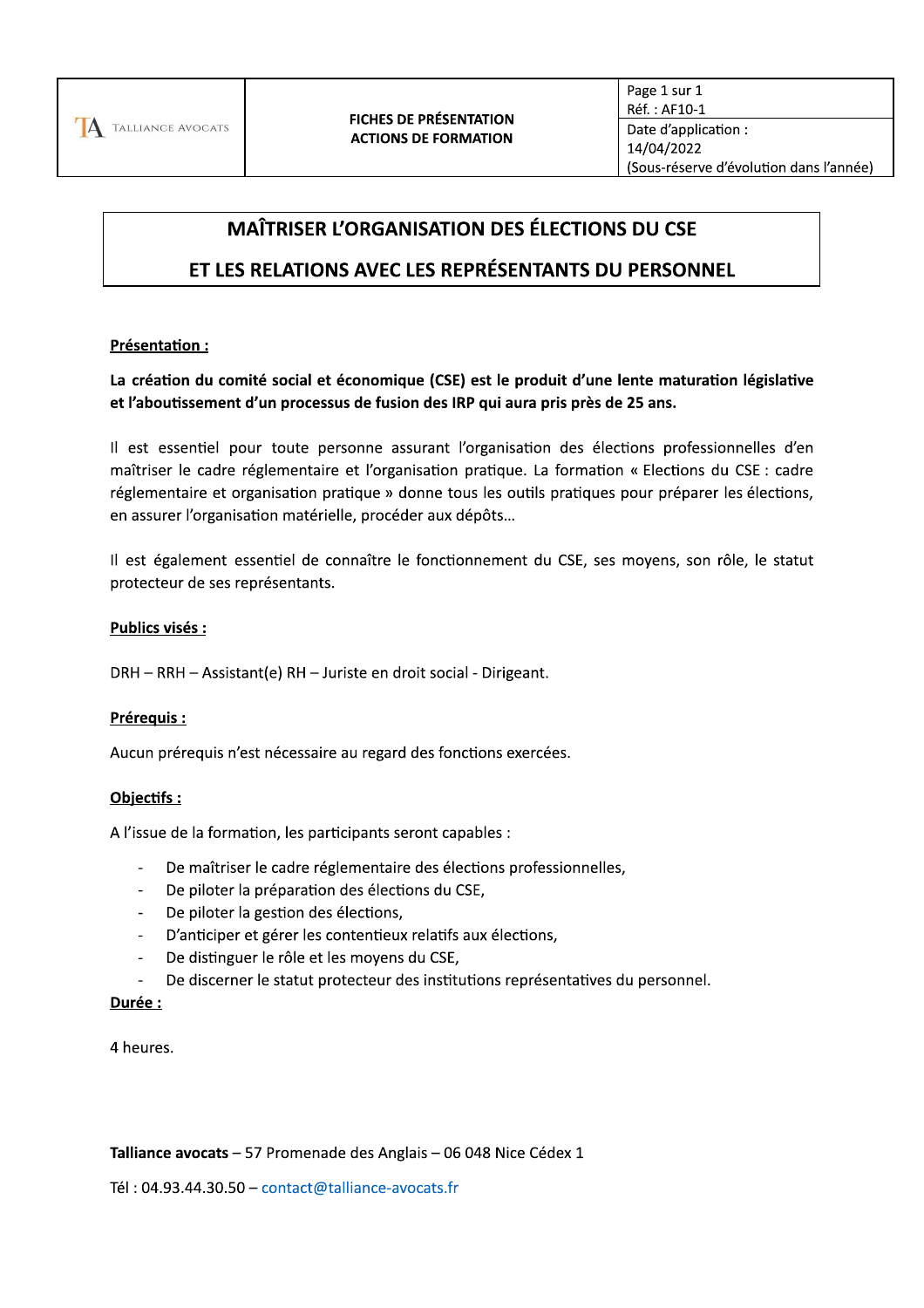# Modalités et délais d'accès :

Les inscriptions seront closes à J-7 pour les formations dispensées en présentiel et à J-1 pour les formations à distance. Sous réserve du nombre de places disponibles.

# Tarifs:

Abonné au cabinet Talliance Avocats : 300€ (Euros) HT par participant.

Non abonné au cabinet Talliance Avocats : 400€ (Euros) HT par participant.

# Contacts:

Talliance avocats - 57 Promenade des Anglais - 06 048 Nice Cédex 1

Tél: 04.93.44.30.50 - contact@talliance-avocats.fr

http://www.talliance-avocats.fr/contact/

# Plan d'accès :



# Méthodes pédagogiques mobilisées :

- Moyens pédagogiques : support de cours papier et/ou vidéo. Apports théoriques et pratiques, étude des dernières jurisprudences, méthodes participatives, prise de paroles, travail en groupe ou sous-groupe.
- Intervenante : Maître Nathalie Koulmann Avocate inscrite au Barreau de Nice.

Talliance avocats - 57 Promenade des Anglais - 06 048 Nice Cédex 1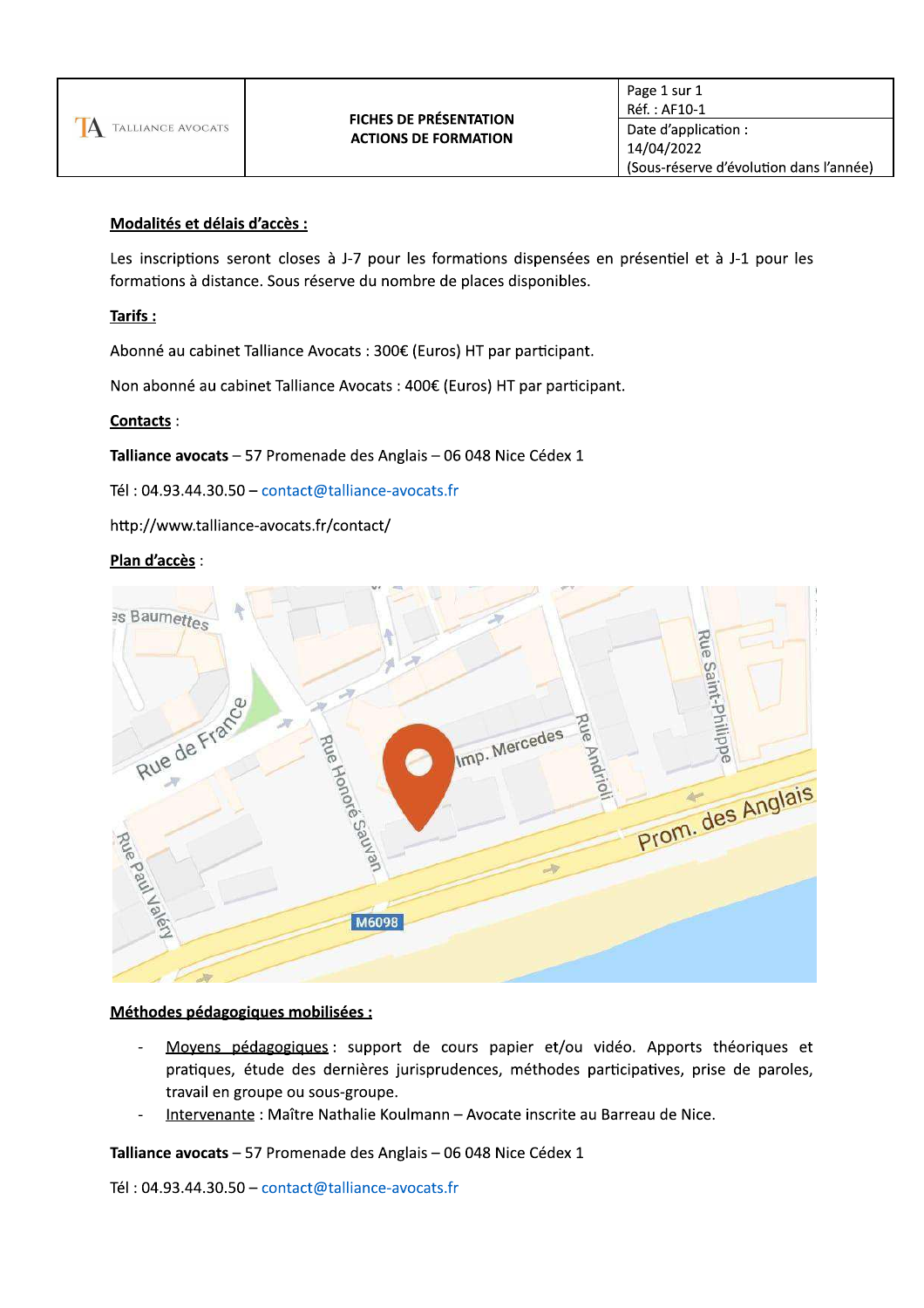

# Programme:

- 1. Mise en place du CSE
	- Quand ?
	- · Dans quel périmètre ?
	- Cadre d'implantation : établissement distinct unité économique et sociale CSE central.
- 2. Elections (CSE)
	- Déclenchement  $\bullet$
	- Protocole préélectoral  $\bullet$
	- Composition des listes  $\bullet$
	- Déroulement des élections  $\bullet$
	- Durée du mandat et cumul.  $\bullet$
- 3. Organisation du CSE
	- Le président
	- Le secrétaire
	- Le trésorier
	- Le règlement intérieur
	- Les commissions
	- Les réunions.
- 4. Le statut des élus
	- Heures de délégation  $\bullet$
	- Formations
	- Protection
	- Entrave.  $\bullet$
- 5. Moyens du CSE
	- Local  $\bullet$
	- Affichage
	- Déplacement  $\bullet$
	- Expertise  $\bullet$
	- Budget.

Talliance avocats - 57 Promenade des Anglais - 06 048 Nice Cédex 1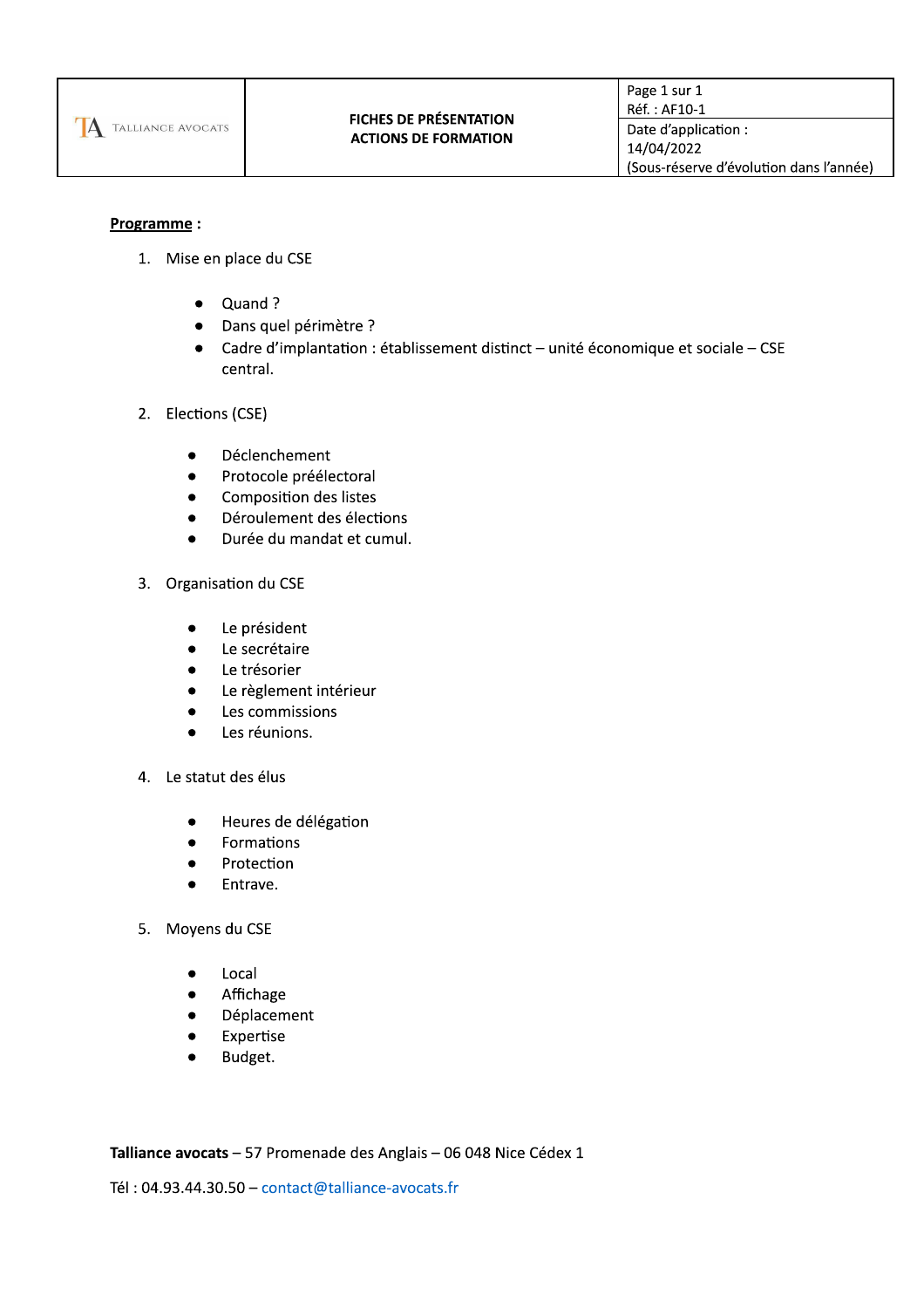

- 6. Rôle du CSE
	- Effet de la variation d'effectif sur les prérogatives du CSE
	- Entreprise de moins de 50 salariés
	- Entreprise de plus de 50 salariés.

# Modalités d'évaluation :

- En amont de la formation : les fonctions exercées des participants sont vérifiées lors de l'analyse des besoins.
- Pendant la formation : la formatrice va proposer des quizz, ainsi que des cas pratiques, lui permettant d'évaluer les acquis des stagiaires.
- A la fin de la formation : une attestation individuelle de formation ou un certificat de réalisation est remis aux participants.

A chaud, dès la fin de la formation un questionnaire de satisfaction vous est proposé pour mesurer votre satisfaction et votre perception de l'évolution de vos compétences par rapport aux objectifs de la formation.

Par la suite, 40 jours après la formation, un second questionnaire vous est proposé pour valider le transfert de vos acquis en situation de travail.

# Accessibilité aux personnes en situation de handicap :



Pour les candidats dont la situation le nécessite, notre référente handicap est disponible pour envisager les possibilités d'aménagement de la formation et/ou de la certification à travers un projet personnalisé de formation.

Notre référente handicap : Mme Isabelle Belalem - Tél : 04.93.86.05.12 - Mail : ibelalem@talliance-avocats.fr

- Les stagiaires participant aux formations sur leur lieu de travail, la mise en place des moyens techniques relatifs à l'accueil des personnes présentant un handicap est à la charge de l'établissement d'accueil.
- Les moyens d'encadrement seront adaptés en fonction du handicap du stagiaire afin de répondre au mieux à celui-ci et d'offrir une formation de qualité.
- Le référent de l'établissement client devra nous faire part en amont de la participation d'un stagiaire en situation de handicap afin que les solutions les plus adaptées puissent être mises en œuvre.

Talliance avocats - 57 Promenade des Anglais - 06 048 Nice Cédex 1